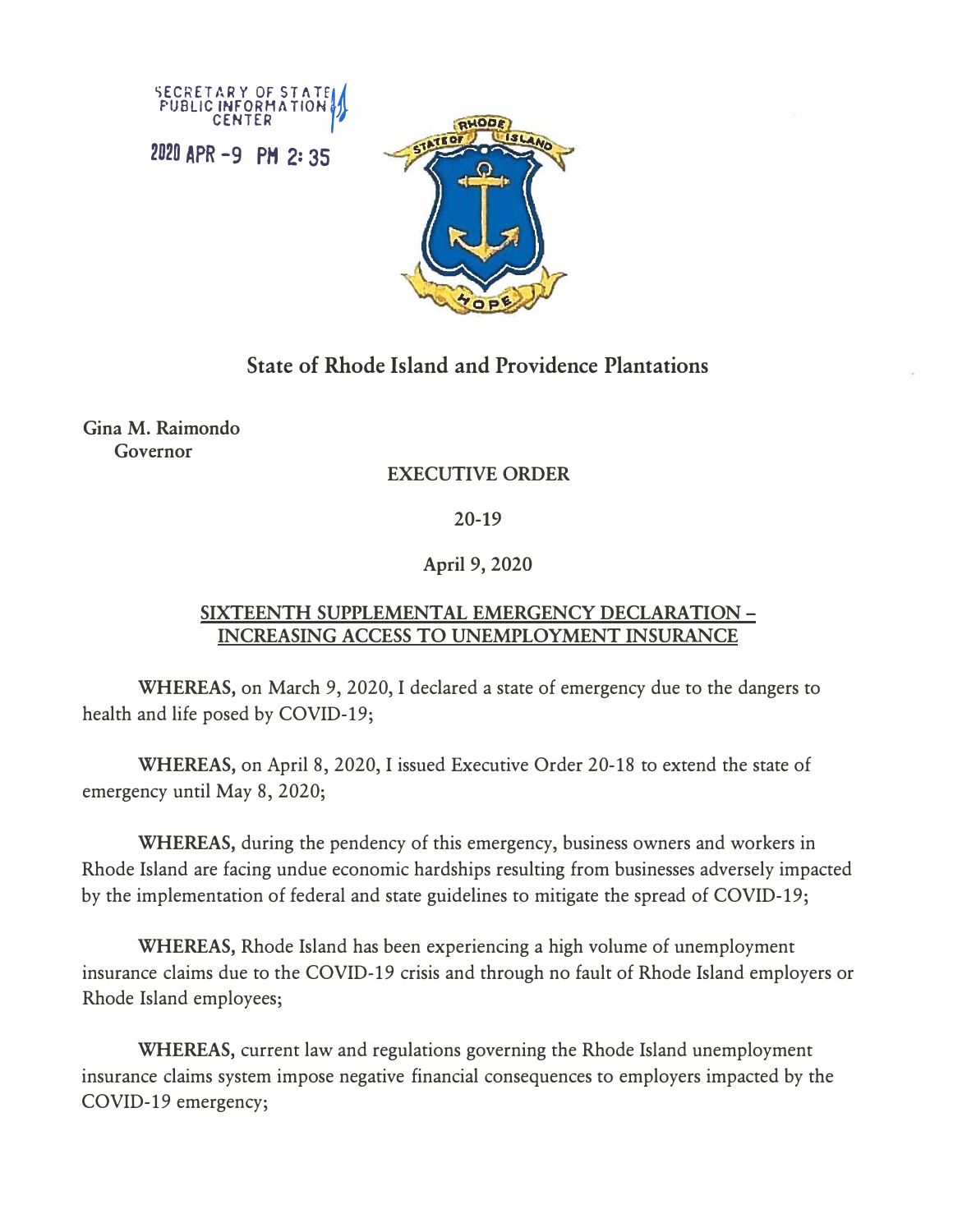Executive Order 20-19 April 9, 2020 Page 2

**WHEREAS,** Rhode Island General Laws§ 28-43-3(2)(ii) sets out a methodology in accordance with which the unemployment insurance employer accounts of Rhode Island employers are charged for benefits paid to Rhode Island employees who are separated from employment;

**WHEREAS,** the contribution rate for Rhode Island employers under Rhode Island General Laws § 28-43-8(b) could be negatively impacted by benefits paid to Rhode Island employees who are separated from employment;

**WHEREAS,** the suspension of using unemployment benefits paid as a result of the COVID-19 crisis in computing the future unemployment tax charges of a taxpaying employer will provide relief to Rhode Island employers impacted by the COVID-19 crisis;

**WHEREAS,** since the declaration of the state of emergency, the State has been experiencing an unprecedented level of unemployment claims and seeks to pay qualifying claims as soon as possible;

**WHEREAS,** the Rhode Island Department of Labor and Training ("DLT") is statutorily charged with protecting employment data pursuant to Rhode Island General Laws§§ 28-42-  $38(c)(1)$  and  $28-42-38(c)(1)(v)$ . The Rhode Island Division of Taxation ("Tax Division") is statutorily charged with protecting state tax information pursuant to Rhode Island General Laws §§ 44-1-14, 44-30-95(c), and Regulation 280-RICR-20-00-4 (such tax statutory provisions and regulations, collectively, "State Tax Laws");

**WHEREAS,** DLT and Tax Division are each responsible for ensuring the confidentiality of the information it possesses and prohibiting the disclosure of such data to third parties who are not agency employees or otherwise authorized to access such data under state or federal law;

**WHEREAS,** in order for DLT to help Rhode Island workers who may qualify for Pandemic Unemployment Assistance ("PUA") under Section 2102 of the federal CARES Act, DLT has determined that it must work with its contractors and Tax Division to access state personal income tax information in order to issue PUA benefits;

**WHEREAS,** as a result of this emergency, it may be advisable to call upon the knowledge, skills and expertise of certain DLT workers and to bring them back into active state service;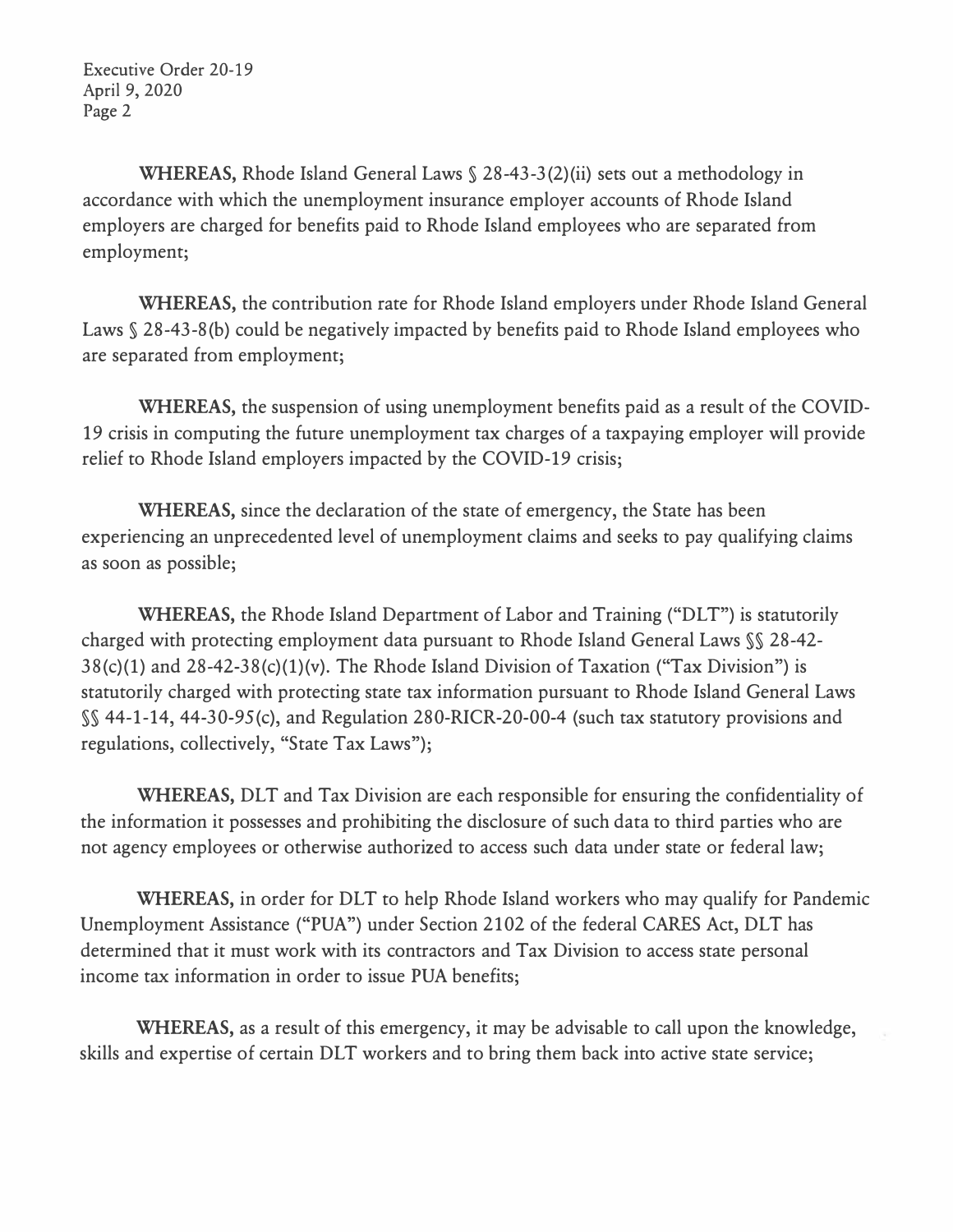Executive Order 20-19 April 9, 2020 Page 3

**WHEREAS,** Rhode Island General Laws§ 36-10-36 provides for the suspension of pension benefits of retirees who have retired under the provisions of titles 16 or 36 who return to state service;

**WHEREAS,** retirees who may have critical skills necessary to address this public health emergency may be reluctant to re-enter state service if their pension benefits will thereby be suspended;

**WHEREAS,** it is advisable to remove any disincentive to re-employment of skilled and knowledgeable retirees by the state for limited periods and for limited personnel in order to address this health emergency; and

**WHEREAS,** Rhode Island General Laws§ 30-15-9(e)(l) authorizes the suspension of any regulatory statute prescribing the procedures for conducting state business, or the orders, rules, or regulations of any state agency, if strict compliance with the provisions of any statute, order, rule, or regulation would in any way prevent, hinder, or delay necessary action in coping with this emergency.

**NOW THEREFORE,** I, **GINA M. RAIMONDO,** by virtue of the authority vested in me as Governor of the State of Rhode Island and Providence Plantations, pursuant to Article IX of the Rhode Island Constitution and the Rhode Island General Laws, including, but not limited to, Title 30, Chapter 15, do hereby order and direct the following:

### *Relief for Employer Unemployment Insurance Tax Charges*

1. The charges to employers' accounts under Rhode Island General Laws§ 28-43-3(2)(ii) since January 27, 2020 for individuals who are paid benefits for reasons related to COVID-19 are hereby suspended. DLT may direct these charges to the balancing account under Rhode Island General Laws§ 28-43-2(2)(ii) and (vi).

#### *PUA Administration with Shared State Tax Data*

2. The statutory confidentiality provisions contained in the State Tax Laws are hereby suspended only insofar as they relate to the narrow purpose of the Tax Division sharing state personal income tax information with DLT and its specifically identified contractors to enable DLT to facilitate verifications and make payments of PUA benefits pursuant to Sec. 2102 of the CARES Act ("Disclosure Purpose"). Otherwise, the State Tax Laws remain in full force and effect.